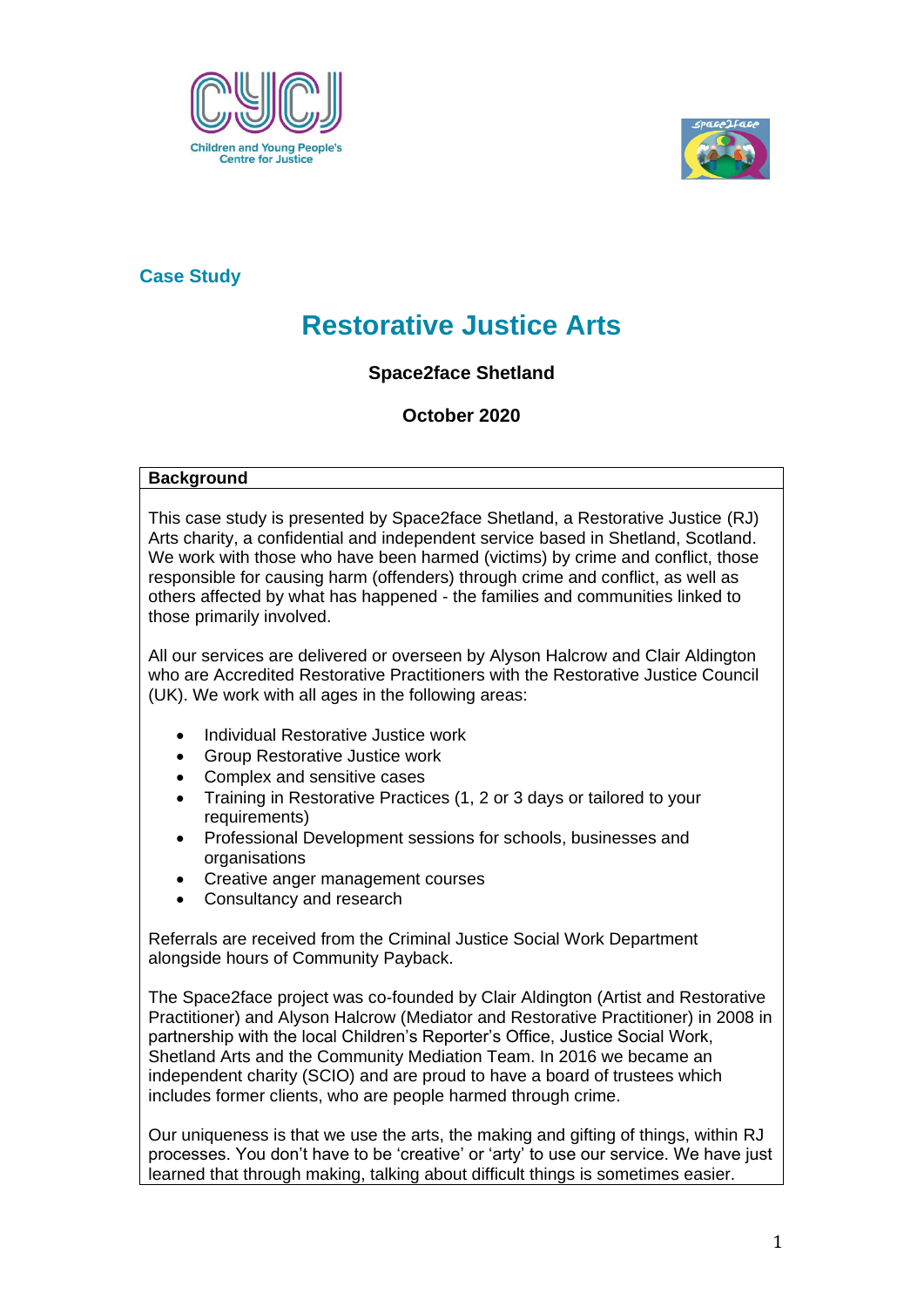



Space2face is not currently in receipt of any core funding, but we are grateful to the following funders who have successively funded us since 2009: the Paul Hamlyn Foundation; BBC Children in Need; Creative Scotland and the National Lottery Awards for All Community Fund with additional local funding from Shetland Arts; the Rotary Club; Shetland Islands Council Anti-Social Behaviour Working Group; and social work departments on an ad hoc basis. We also receive donations from private individuals.

#### **Example of Good Practice**

A young man in his 20s stole bankcards from his foster parents whilst they were away and used the cards to withdraw money from their accounts. He was ashamed of what he had done.

#### **RJ process:**

Space2face spent a year working through a restorative process with S whilst he made a bench as a gift for his foster parents.

During this time, in a parallel process, we also worked with his foster parents. Dad was, at first, unwilling to engage in an RJ process but as time progressed, this resolve changed and he decided that he would be prepared to meet his foster son with his wife in a restorative meeting.

The bench S made had design features that he knew would be meaningful for his foster father in particular. As part of the restorative work S did, he kept a scrapbook diary of the work he was involved with and the thinking and links he made to his foster family and their history together. It was a very personal account of what he was thinking, feeling and making.

After the year of making and preparatory meetings, Space2face facilitated a joint meeting between the foster parents and their son. Two restorative justice practitioners, the foster parents and S attended the conference. During the joint meeting, the foster father was still very reticent about being involved. He had been badly hurt by the fraudulent theft, and the upset, inconvenience and hassle it resulted in.

Whilst struggling to describe his experience, the scrapbook made by S was handed to the foster parents, helping to illustrate his work. They asked their son to talk through the book with them in the meeting. He did so, initially from the other side of a small table, until the foster father asked him to come and sit next to them to take them through the book. It was at this moment that the true connection occurred and a plan for the future of the family began. This was when the bench was gifted to Mum and Dad. They were overwhelmed.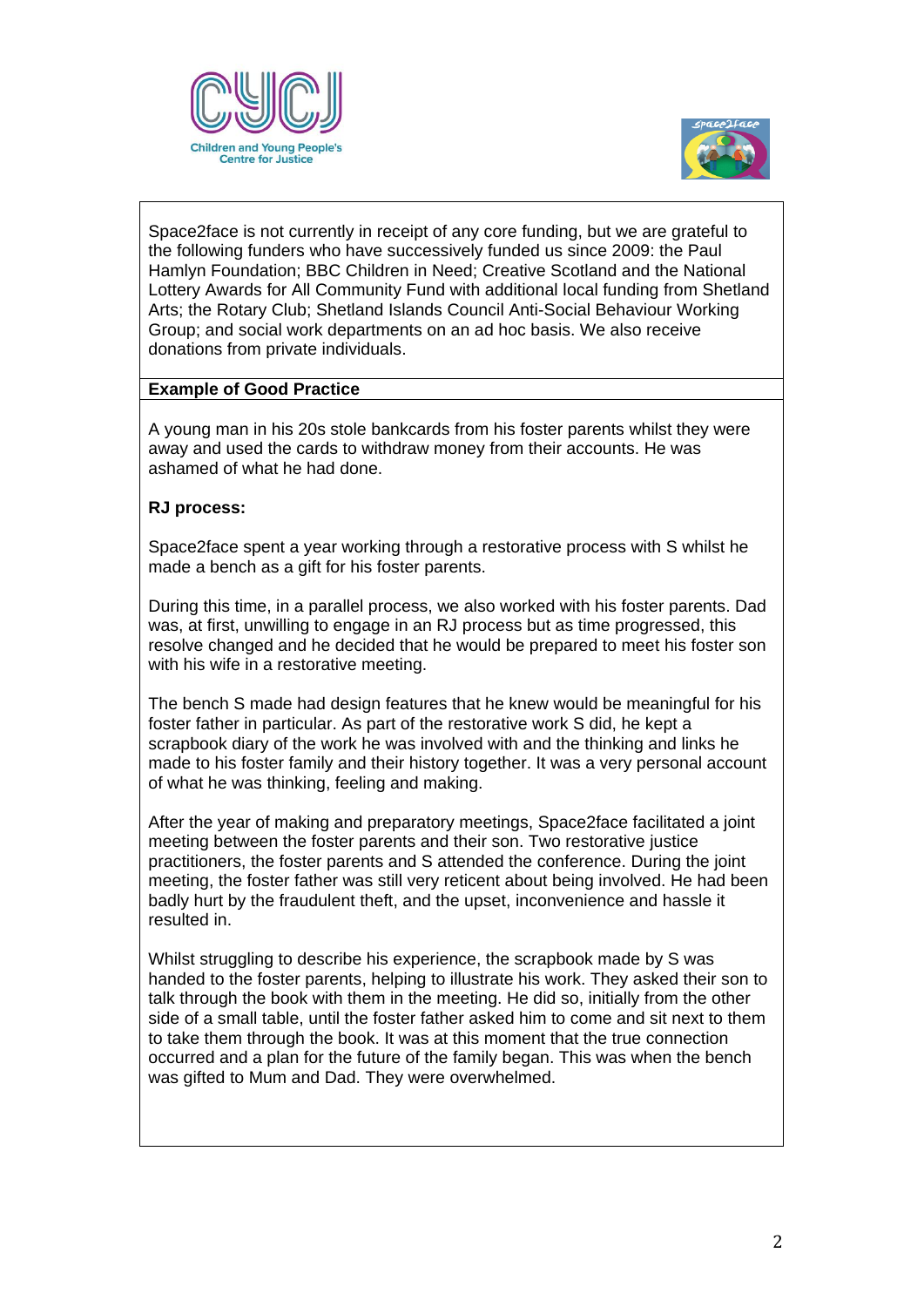





"Going to prison would have been easier than taking part in Restorative Justice"

The gifted bench in the recipients' garden Photo: © Clair Aldington and Space2face

#### **Benefits and Impact**

The bench is a treasured reminder of the effort and commitment S displayed and the importance to him to make amends. The bench's good works continue as other family members have re-connected with S, and several years on the bench plays an ongoing role in their lives, acting as a reminder of the positive experience of their RJ encounter.

#### **Reflections**

- Restorative Justice conferencing and work leading to it, should not be considered a 'soft option' for offenders. Facing up to what they have done, considering the hurt and harm they have inflicted can be "far more difficult than going to prison".
- When one party is reluctant to be involved, a non-abrasive and gentle approach to tease out their concerns with decision making always in their hands, is essential. People are individuals and 'move' at their own pace.
- Preparation time is essential for practitioners and participants
- Training, supervision and ongoing professional development is paramount for restorative practitioners
- Never under-estimate the power of the meeting
- There are particular challenges with facilitating and participating in restorative processes in rural and remote areas, such as many people harmed and responsible either know or know of the other and their family and live within the same communities. Participation in professional development opportunities is a challenge due to travel time and costs to mainland Scotland, although the COVID-19 pandemic has assisted with making many activities, previously unavailable to us, available online.